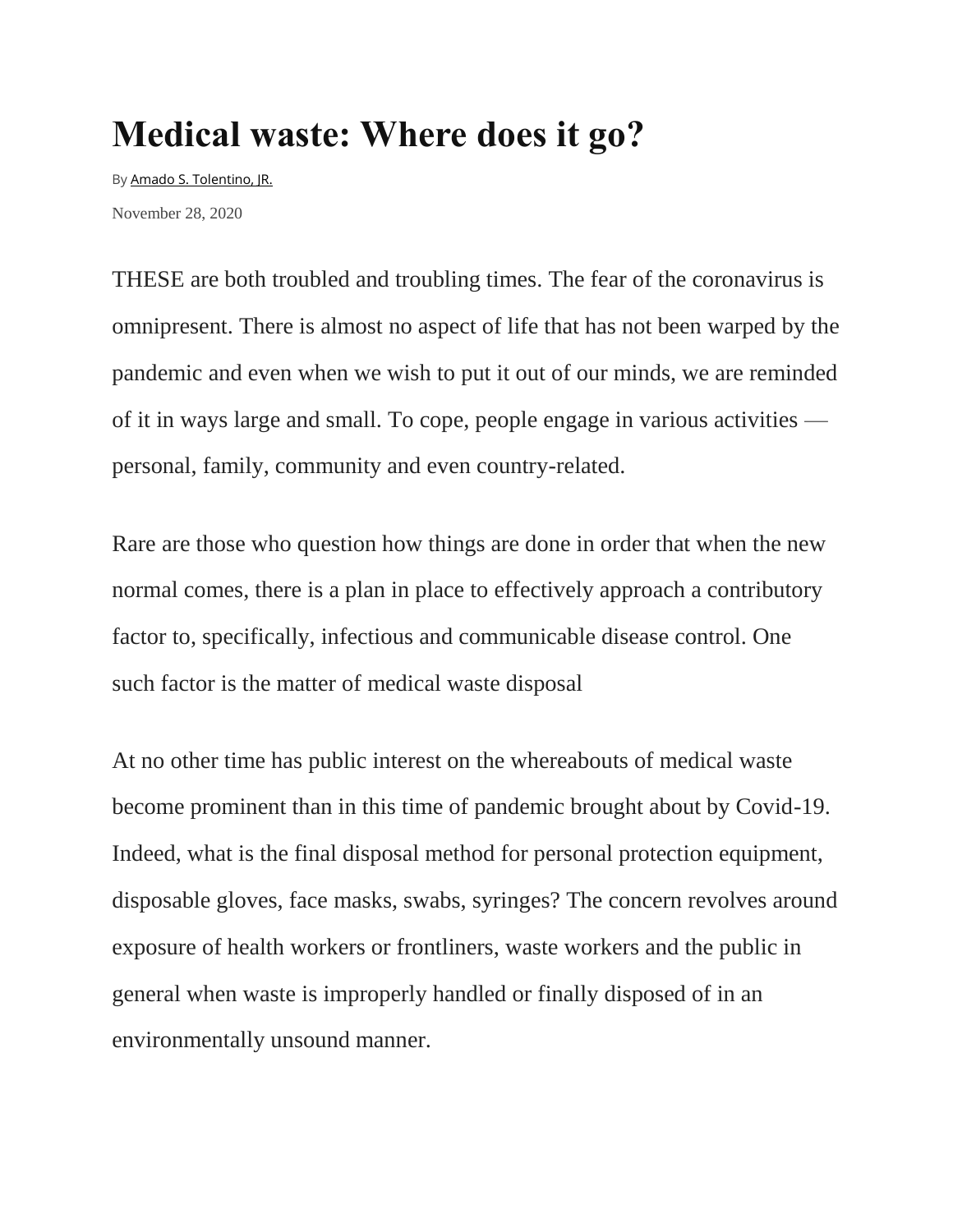Referred to as health care waste in the Health Care Manual of the Department of Health (DoH) and medical waste in Philippine environmental legislation, they include all wastes produced as a result of diagnosis and treatment of human beings or animals. Medical wastes are produced not only by hospitals but also by laboratories, drug manufacturers, nursing homes, cosmetic ear piercing and tattoo parlors, medical schools, etc.

Medical waste includes: 1) infectious waste, which are suspected to contain pathogens (e.g. bacteria, viruses, parasites or fungi) in sufficient concentration or quantity to cause disease in susceptible hosts. Those are the outcome of surgeries or autopsies of patients with infectious diseases; waste from infected persons in isolation wards (e.g. excreta, dressings from infected or surgical wounds); 2) pathological waste consists of tissues, organs, body parts, human fetus, blood or body fluids, etc.; 3) sharps are needles, scalpels or any item that can cut or puncture wounds; and 4) pharmaceutical waste which include expired drugs that need to be properly disposed of.

## **A growing environmental challenge**

According to the World Health Organization (WHO), medical wastes present health risks indirectly by releasing pathogens or toxic pollutants into the environment. Their disposal via landfill can lead to pollution of drinking, surface and groundwater. Treatment of medical wastes with disinfectants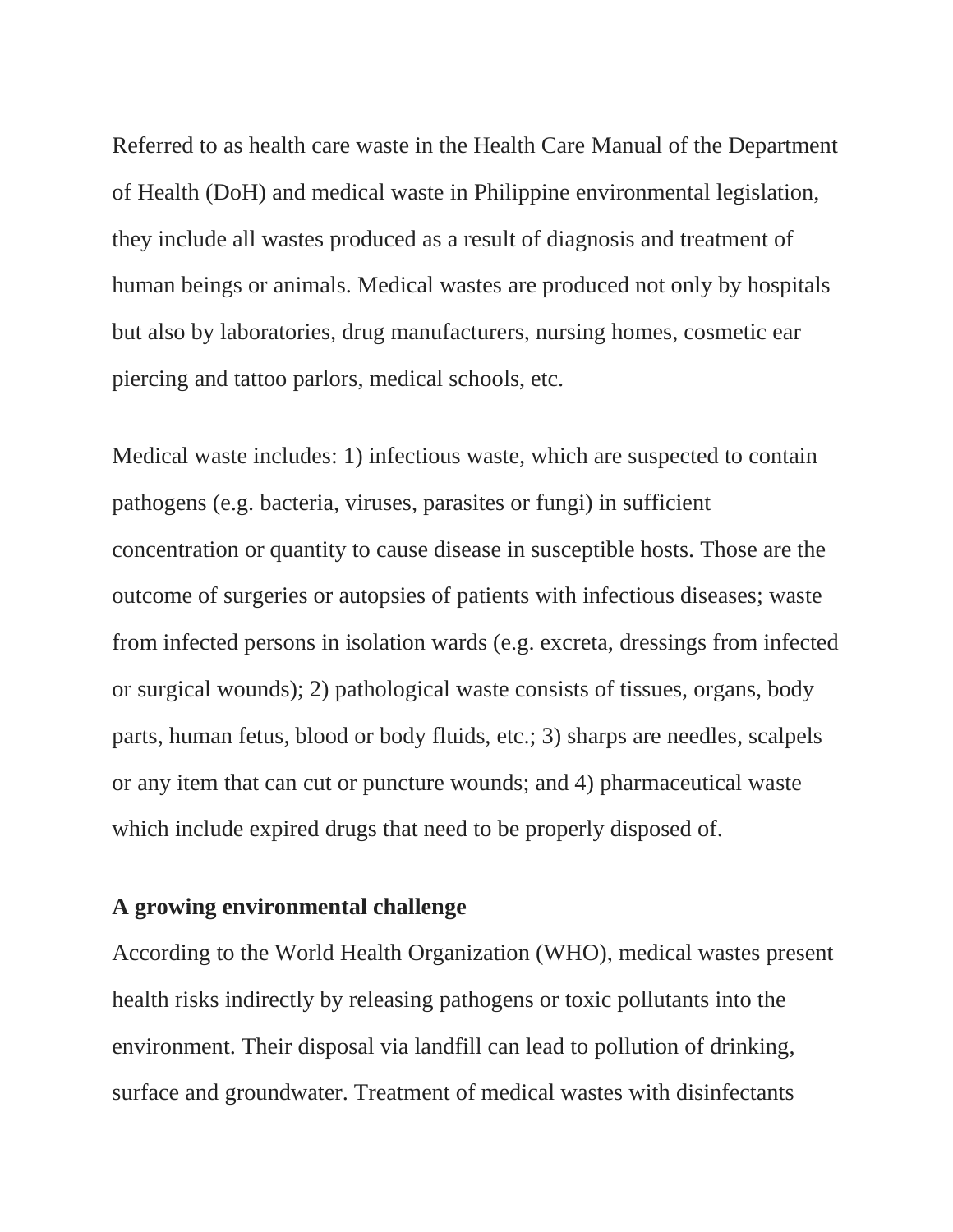may release dangerous chemical substances to the environment. That is why discharge of sewage from hospitals like feces and urine should be disinfected before disposal in the sewage system, with chemicals, biological fluids or a combination of both.

It is important for health care establishments to comply with sanitation standards imposed by law such as proper waste segregation to help minimize the risk of diseases and pollution to public health and the environment. Primarily at risk in the current global pandemic are the frontliners because of their immediate exposure to disease and infection.

Actually, hospitals in the Philippines are obliged to comply with proper waste management, i.e. waste segregation, storage, collection and transport, treatment and final disposal. There are also guidelines for liquid waste management.

## **Medical waste vis-à-vis Covid-19 pandemic**

As early as Jan. 21, 2020, the Department of Health issued guidelines on preparedness and response to Covid-19 which emphasized that waste management and decontamination procedures must ensure that all materials used are disposed of appropriately. Disinfection of work areas and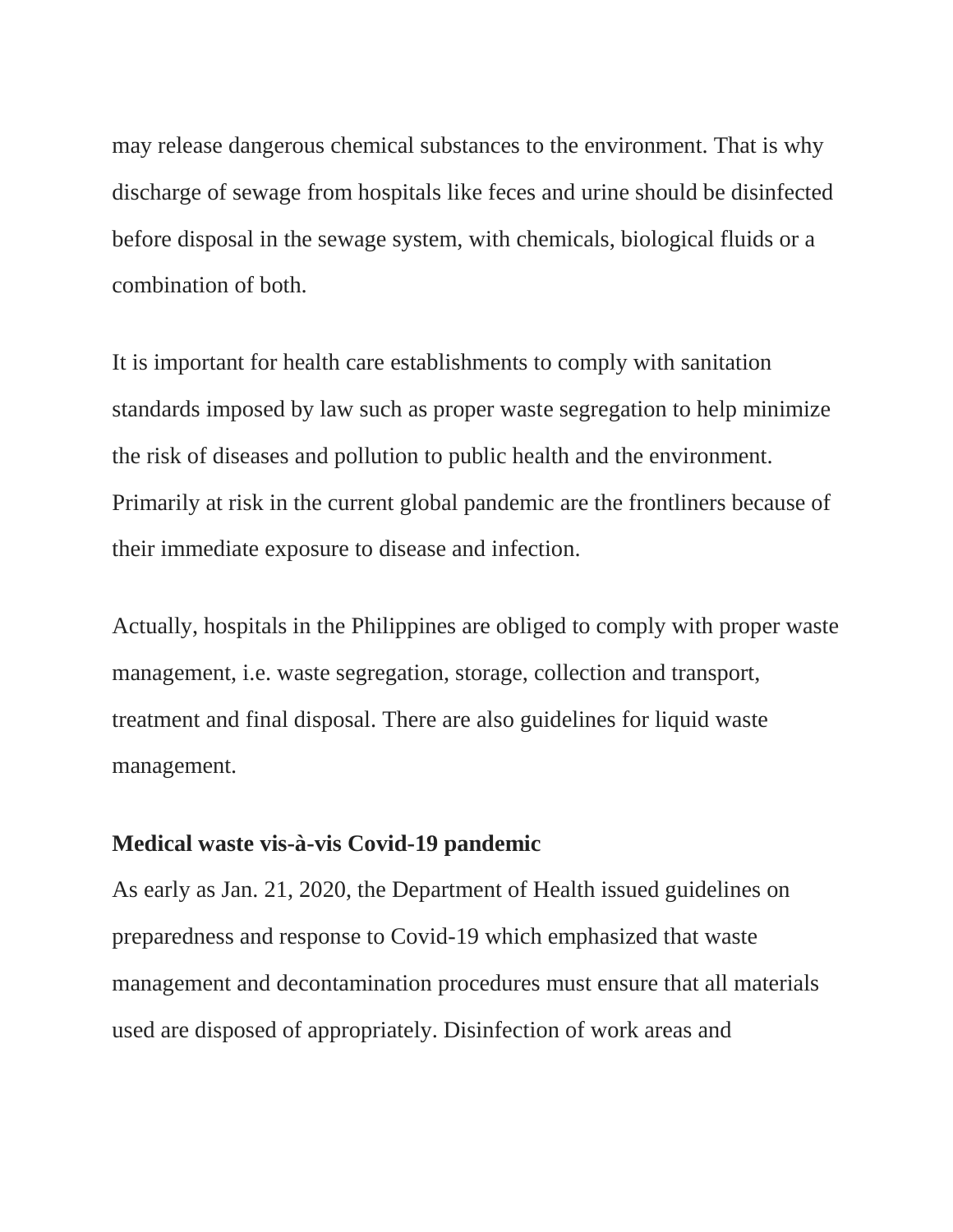decontamination of possible spills of blood or infectious body fluids should follow validated procedures with chlorine-based solutions.

On March 26, 2020, the Environmental Management Bureau of the Department of Environment and Natural Resources (DENR) issued a memorandum to all EMB regional directors to use thermal treatment by incineration as a mode of disposal. The memorandum allows incineration for all Covid-19-related health care wastes collected during the period of enhanced community quarantine.

However, the 1991 Clean Air Act (Republic Act 8749) states, "Incineration, defined as the burning of municipal, bio-medical and hazardous wastes, which process emits poisonous and toxic fumes, is hereby prohibited" (Sec. 20). The reason behind the prohibition is because incineration creates the most toxic chemicals known to science — dioxins and furans -— which remain in the environment for decades to hundreds of years. The two chemicals are linked to various types of cancer, reproductive disorders, birth defects, suppression of the immune system and other health problems.

Be that as it may, the DENR issued an advisory allowing the use of incinerators and crematoria for health care or medical wastes. Immediately, the NGO EcoWaste Coalition called on the DENR to revoke the advisory.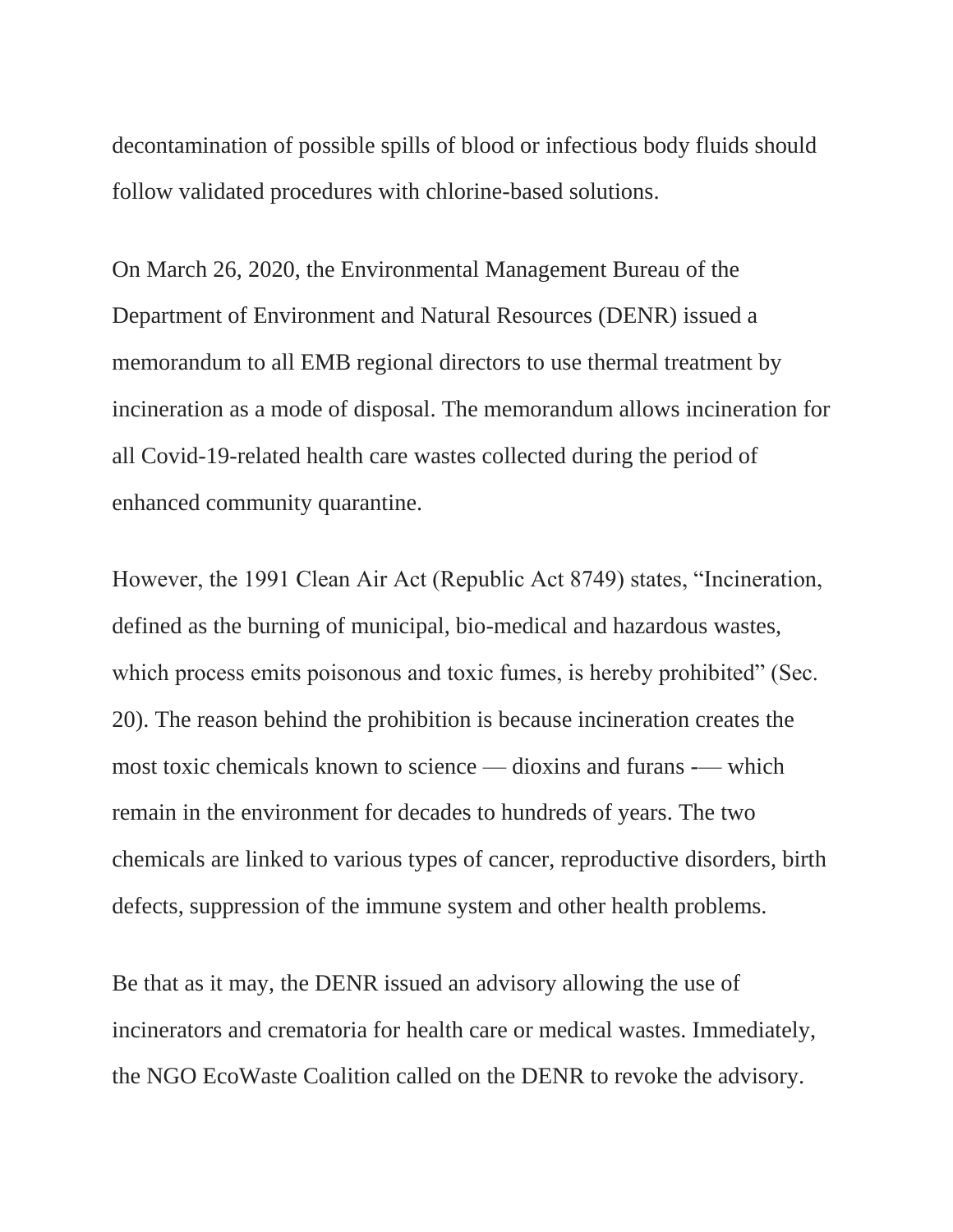Obviously, the Philippines does not have the capacity to continuously monitor emissions of dioxins and furans. That means it is unlikely that emission limits for dioxins and furans will be enforced even without a pandemic.

On April 2, 2020, the DoH issued a department memorandum which says, among others, that all health facilities, community quarantine centers and temporary treatment and monitoring facilities must conform to the rules and regulations mandated by the EMB (DENR), to wit: 1) infectious wastes generated must be stored temporarily in designated locations, away from patients and public spaces; and 2) treated infectious wastes can be disposed of in a sanitary landfill but must not be mixed with municipal waste or nonhazardous wastes. Separate waste routes for transporting hazardous and nonhazardous wastes should be planned and used.

Of much relevance is the 1991 Local Government Code (RA 7160) which specifically provides that the Sangguniang Bayan and the Sangguniang Panlungsod shall regulate activities relative to the use of land, buildings and structure in order to promote the general welfare; and shall likewise regulate the disposal of clinical and other wastes from hospitals, clinics and other similar establishments (Secs 447,457).